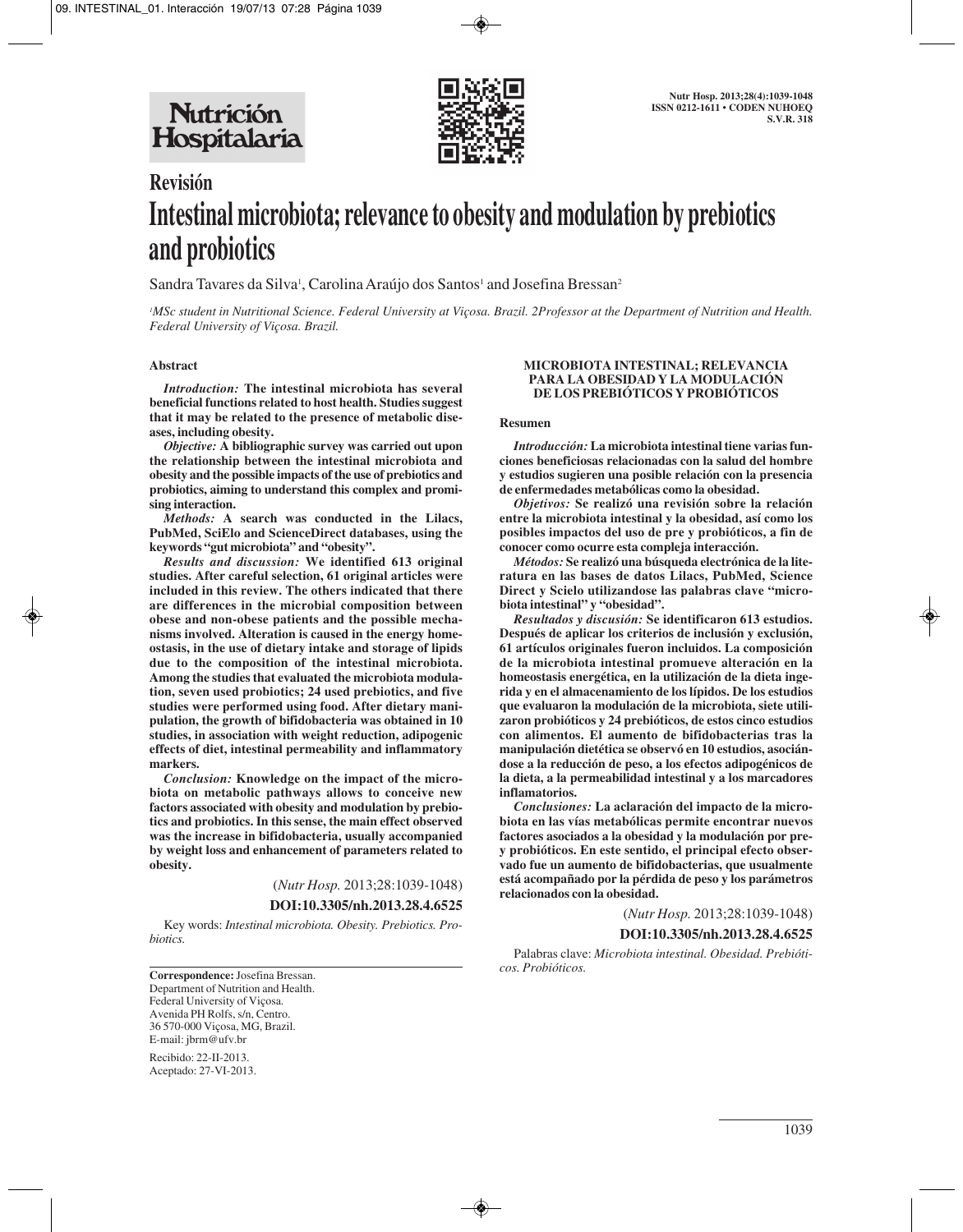## **Abbreviations**

AMP: Adenosine Monophosphate. AMPK: AMP-Activated Protein Kinase. ANGPTL 4: Angiopoietin-Like 4. BMI: Body Mass Index. CD 28: Cluster of Differentiation 28. EG: EmuGold®. FIAF: Fasting-Induced Adipose Factor. FOS: Fructooligosaccharides. GLP-1: Glucagon-Like Peptide-1. GOS: Galactooligosaccharides. IL-6: Interleukin-6. Lilacs: Latin American and Caribbean Literature. LPL: Lipoprotein Lipase. LPS: Lipopolysaccharides. MeSH: Medical Subject Headings. n-3 PUFA: Omega-3 Polyunsaturated Fatty Acids. PV: PreVitae®. SCFA: Short Chain Fatty Acids. Scielo: Scientific Eletronic Library Online. SRCD: Mixture of aqueous extract of Salacia reticulate and Cyclodextrin. TG: Triglycerides. TLR4: Toll-Like Receptor-4. TNF-α: Tumor Necrosis Factor α. VLDL: Very Low Density Lipoprotein.

## **Introduction**

Symbiosis between a host and the intestinal microbiota is essential for triggering local and systemic responses favorable to the health of the host. The intestinal microbiota is composed of about 100 trillion bacteria and encompasses more than 1,000 species.<sup>1,2,3,4</sup> It plays an important role in protection against pathogenic microorganisms, development and homeostasis of immune cells, digestion of polysaccharides that is indigestible by human enzymes and fat metabolism, among other functions.1,2,5

Food is the substrate for the growth of microbiota and directly affects its composition. Bazzocchi et al.<sup>6</sup> claim that increased consumption of refined sugars, saturated fat and sodium, to the detriment of fiber, minerals, vitamins and antioxidant compounds has led to significant changes in the intestinal ecosystem over the years, which may result in increased chronic diseases, such as obesity.7

Studies suggest that the intestinal microbiota plays an important role in energy homeostasis, and that the microbiota of individuals with predisposition to obesity is favorable to the occurrence of metabolic diseases.<sup>8,9</sup> It is considered the existence of an "obesogenic microbiota" that can extract energy from the diet more efficiently10 and relate to subclinical chronic inflammation due to dysbiosis and increased intestinal permeability.11,12 Thus, knowledge on the intestinal microecology, as well as their signaling pathways and regulation, can help identify new therapeutic and intervention targets.<sup>9</sup> In this context, microbiota manipulation by prebiotics

and probiotics becomes a possible modifier of the microbial profile and can favor the health of hosts, by triggering beneficial systemic responses.13

Therefore, this article aims to analyze scientific literature on the relevance of the intestinal microbiota to obesity and the possible mechanisms involved, highlighting possible ways of modulating it in order to prevent and/or treat obesity.

## **Methods**

## *Search strategy*

This study is a literature review of scientific articles containing: (i) basic research on the relationship between intestinal microbiota and obesity, (ii) clinical studies about the intestinal microbiota and the modulation by prebiotics, (iii) clinical studies about the intestinal microbiota and the modulation by probiotics. This literature review was conducted in major health databases: Medline, Lilacs, PubMed and SciELO and ScienceDirect. The following keywords were used in the search: terms "gut microbiota" and "obesity" paired with "prebiotics" and "probiotics" and the same expressions in Portuguese and Spanish. MeSH (Medical Subject Headings) was consulted for guidance in the selection of the descriptors used in the review process. The titles and abstracts of all studies identified by the search on electronic platforms were screened. The full texts of potentially relevant studies were read to note the inclusion criteria. Full papers were obtained from journals available on the website of the CAPES Foundation (Ministry of Health, Brazil). We excluded those studies that did not make reference to the relationship between intestinal microbiota and obesity or modulation by prebiotics and probiotics. The period considered for inclusion of articles was from 2000 to 2012.

# *Identification of studies*

Figure 1 shows the flowchart for the selection of the articles used in this study.

The initial search provided 1,041 articles. After exclusion of the review studies, and duplicated results, 613 articles were separated for the study. The first selection was carried through the reading of the titles, followed by analysis of the abstracts and, finally, the assessment of the full texts and selection. After this refinement, 61 articles that deal with intestinal microbiota and its relationship with obesity were selected. Twenty-nine experimental studies and five experimental trials were analyzed. The remaining articles addressed differences in microbial composition between obese and non-obese patients as well as the mechanisms involved.

The search for articles was conducted independently by two researchers, who selected together the works to be included in the study. The papers selected were organized into two themes: relevance of microbiota to obesity and modulation by prebiotics and probiotics.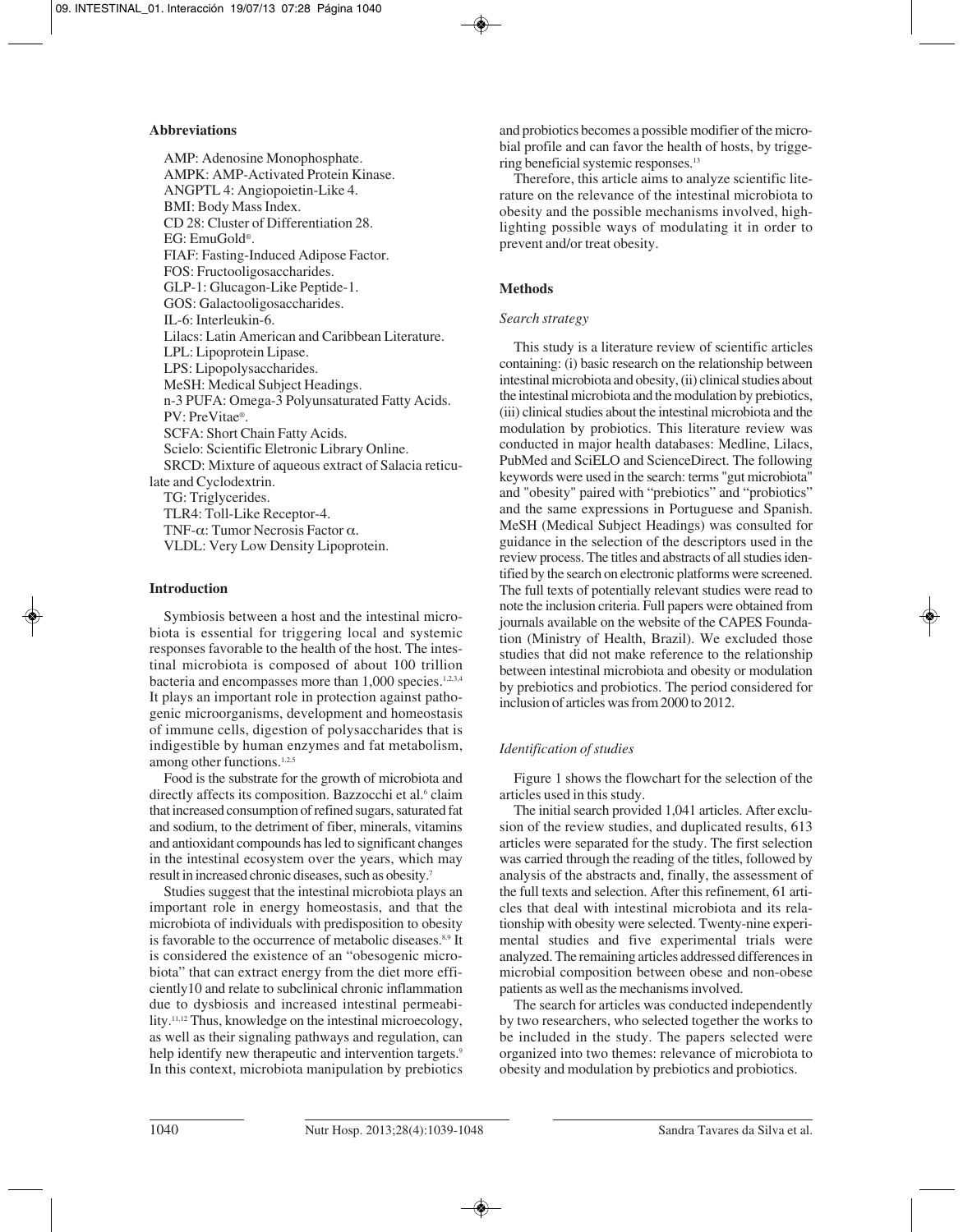

*Fig. 1.—Flowchart for the selection of articles at the following databases: Lilacs, SciElo, PubMed and ScienceDirect virtual library.*

## **Results and discussion**

## *Intestinal microbiota and its relation with obesity*

The identification of differences in the intestinal microbiota of obese and thin people<sup>14</sup> suggests the involvement of microbiota in energy homeostasis and storage of lipids.11 Changes in microbial composition were observed in diabetic<sup>15</sup> animal models and in those with metabolic syndrome,<sup>16</sup> which reinforces its possible association with metabolic disorders.

The colonization of germ-free mice with the intestinal microbiota of normal mice increased their body fat in about 60%, reduced lean body mass and caused insulin resistance, despite the decrease in 29%<sup>9</sup> of food intake. Germ-free animals, even when subjected to high fat diet, did not present hyperfagic behavior, nor increased adiposity or developed metabolic disorders, such as insulin resistance.<sup>17</sup> Hence it strengthens the hypothesis that intestinal microbiota affects the amount of energy extracted from diet and consequently helps increase the storage of lipids in the body. In the study conducted by Turnbaugh et al.,<sup>10</sup> the microbiota of obese mice was more effective in harnessing energy from food, and, when transferred to germ-free animals, it also promoted increased adiposity.

The increased expression of genes related to codification of enzymes which are responsible for the degradation of indigestible polysaccharides would lead obese animals to greater generation of fermentation products, with fewer calories remaining in the feces, compared to thin animals.10 In this case, the intestinal microbiota would affect both sides of energy balance by acting in absorption and regulating host genes related to obesity.18

In another study on transfer of microbiota to germfree animals, the acquisition of microbiota led to a rapid weight gain associated with the stimulation of hepatic glycogenesis and triglyceride synthesis. After installation of the microbiota, stimulation of detoxification pathways was observed with altered expression of cytochrome P450 enzymes, strengthening microbial activity in the process of xenobiotic metabolization.19

Human intestinal microbiota is composed predominantly of two phyla: *Firmicutes and Bacteroidetes.*<sup>20</sup> Both in humans and in animal models, obesity was correlated to changes in these groups $8,21-23$  and obese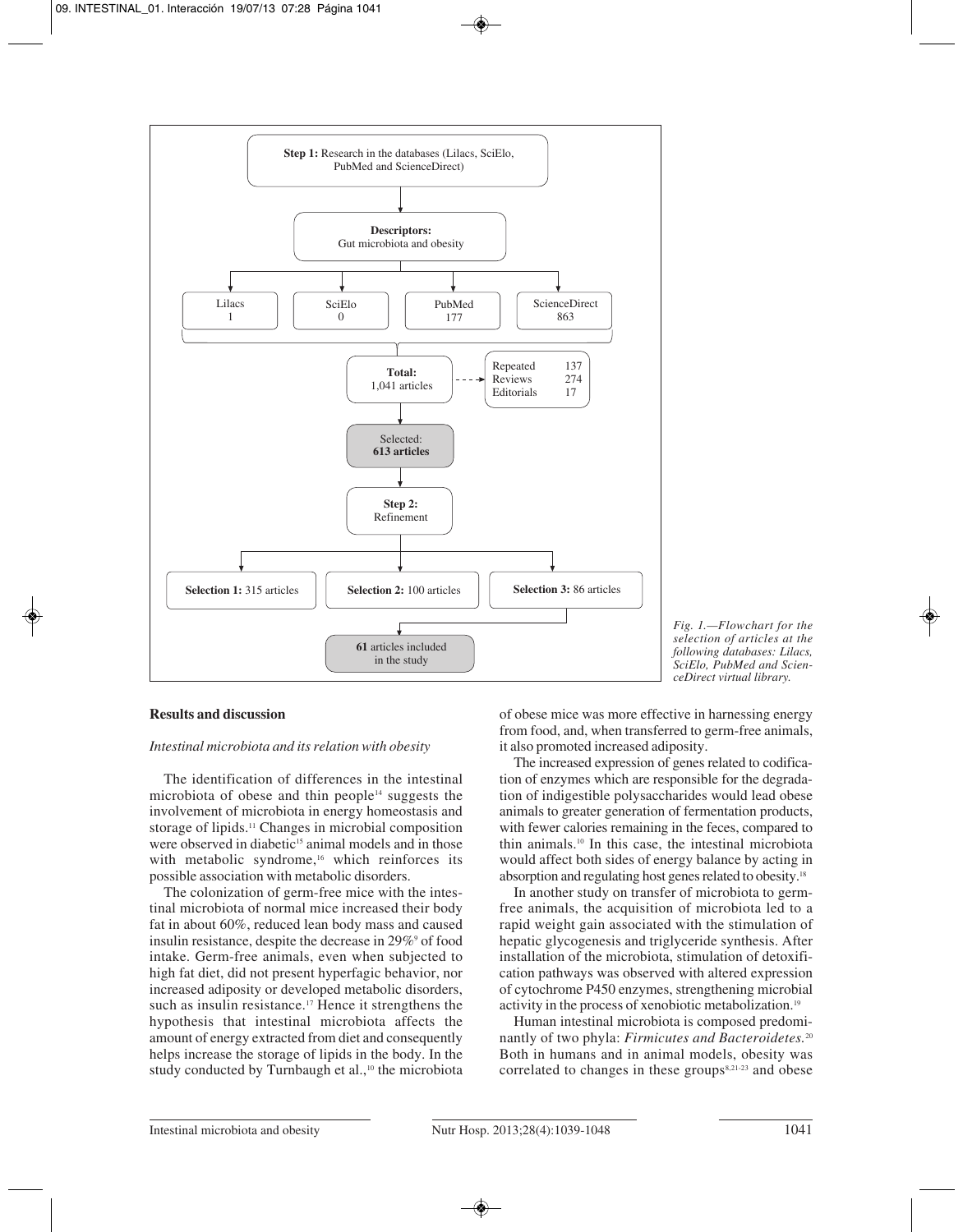

*Fig. 2.—Possible mechanisms associated with the relationship between intestinal microbiota and obesity. SCFA: Short-chain fatty acids; LPS: Lipopolysaccharides; TG: Triglycerides; VLDL: Very low density lipoproteins; LPL: Lipoprotein lipase; FIAF: Fastinginduced adipose factor; AMPK: AMP-activated protein kinase (adenosine monophosphate).*

individuals would present predominance of *Firmicutes* and a smaller proportion of *Bacteroidetes* when compared to non-obese.<sup>15</sup>

The comparison of sequences of 16S rRNA of intestinal bacteria of obese (ob/ob) and lean (ob/ $+$  and  $+$ / $+$ ) mice showed a 50% reduction in the *Bacteroidetes* and proportional increase in the *Firmicutes.*<sup>8</sup> In obese pigs, the proportion of *Bacteroidetes* was negatively correlated with body weight when compared to lean pigs, even when both groups were fed with the same diet and underwent the same environmental conditions.<sup>24</sup>

In studies with humans, comparisons of the microbiota were made among 20 obese individuals to 20 healthy ones with normal weight (controls) and to 9 patients with anorexia nervosa. The comparison confirmed the reduction of *Bacterioidetes* in obese people, as observed in animal models; and there was no difference for *Firmicutes* among the groups. It was observed, however, a significant increase in *Lactobacillus* in obese. Since this species is widely used in food industry, people should be warned about its possible association with obesity. In the same study, the anorexic patients showed significantly higher concentration of *Methanobrevibacter smithii* suggesting a possible adaptive response to nutrient deprivation. Besides removing excess H<sub>2</sub> from the intestinal lumen, which compromises the fermentation process, *M. smithii* reduces H<sub>2</sub> with CO<sub>2</sub> for methane production leading to better use of a hypocaloric diet.<sup>22</sup>

Zhang et al.<sup>14</sup> observed an increase of the group *Archaea* in obese individuals, a group that in animal models was associated with higher extraction of polysaccharides from the diet, by the removal of H<sub>2</sub> formed by fermentation and increased production of short chain fatty acids (SCFA).25

Differences between the microbial profile of obese and non-obese were also observed in pregnant women<sup>26,27</sup> and children.<sup>28,29</sup> In a prospective study, it was observed that the composition and development of the microbiota in children is influenced by weight, Body Mass Index (BMI), and the weight gain during pregnancy. In the groups *Bacteroides, Clostridium* and *Staphylococcus,* a clear change was observed in the predisposition to greater energy storage and development of inflammatory processes.26

Organisms predisposed to obesity are believed to have an intestinal microbial community that promotes more efficient extraction and/or storage of energy from the diet consumed when compared to the microbiota of non-obese8 and that the diet would be able to modulate the microbial ecology.21 It is proposed that some mechanisms are interconnected (fig. 2): fermentation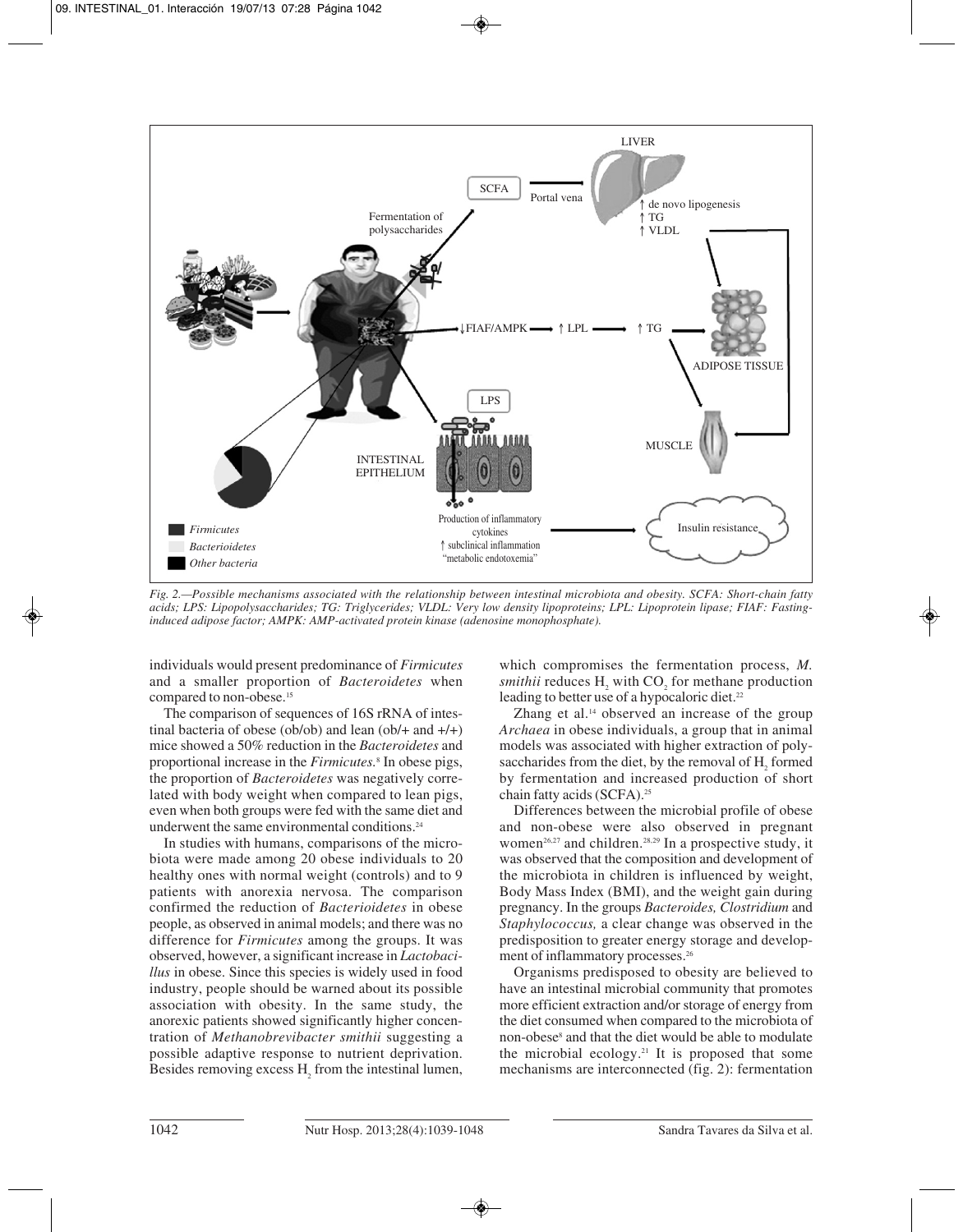of dietary polysaccharides that cannot be digested by human enzymes, subsequent intestinal absorption of monosaccharides and SCFA, transport to the liver and production of triglycerides by *de novo* synthesis, with lipid deposition in the adipocytes and transport to other tissues, such as muscles.<sup>9,30</sup>

Besides increased utilization of the nutrients ingested, recent studies suggest the occurrence of a relationship between the composition of the microbiota and subclinical chronic inflammation associated with obesity.17 Bacterial lipopolysaccharides (LPS) are believed to trigger this process. LPS are products that degrade the cell wall of gram-negative bacteria that, in large quantities, are transported to the intestinal capillaries by a mechanism that depends on the TLR4 receptor (Toll-Like Receptor-4) of the intestinal mucosa. The binding of LPS to the TLR4 receptor initiates a cascade of inflammatory events with the secretion of proinflammatory cytokines such as interleukin 6 (IL-6) and tumor necrosis factor  $\alpha$  (TNF-α). Transported to other tissues by chylomicrons synthesized from a high fat diet, LPL stimulate the production of inflammatory cytokines and promote a condition called "metabolic endotoxemia.<sup>11</sup>

Thus, the sequence of the events that increase inflammatory condition relates to (1) increased LPS in the lumen due to changes in microbiota; (2) reduced activity of intestinal alkaline phosphatase, an enzyme which is present in the brush border related to LPL detoxification; (3) activation of TLR4 in the epithelium, leading to alterations in intestinal permeability; (4) passage of the luminal LPL to itself lamina; and (5) increased LPL plasma levels and subclinical inflammation.<sup>17</sup>

Chronic administration of high-fat diet for four weeks significantly increased LPS plasma concentration. When endotoxemia was induced by subcutaneous infusion of LPS, fasting glycemia, insulinemia and the body weight, liver and adipose tissue presented similar increase, as observed in the animals that ingested highfat diet. Increased inflammatory markers and hepatic triglycerides were also observed. These findings demonstrate that endotoxemia alters inflammatory condition and is related to weight gain and diabetes. It suggests that LPS decrease could be an important strategy in the control of metabolic diseases.<sup>11</sup>

Another mechanism associated with obesity is the suppression of Fasting-Induced Adipose Factor (FIAF) by intestinal microbiota. FIAF is an inhibitor of lipoprotein lipase (LPL), an enzyme that hydrolyzes triglycerides and stimulates its storage in adipocytes. Colonization increases LPL activity and lipid storage through FIAF suppression, an essential procedure for the deposition of triglyceride in fat cells mediated by microbiota.9,30

Germ-free C57BL/6 mice were resistant to obesity when submitted to the consumption of a diet rich in fats and sugars. Protection against obesity is believed to be related to two independent but complementary mechanisms that result in reduced lipid storage: high levels of FIAF and increased activity of AMP-activated protein kinase (adenosine monophosphate) (AMPK), an enzyme that favors lipid oxidation in muscles and liver.<sup>30</sup>

Microbial profile can be changed by weight loss. Obese individuals, who initially presented predominance of *Firmicutes* in comparison to *Bacteroidetes,* altered their microbial profile to an inverse proportion after the intake of low-calorie diets (with restriction in carbohydrates or lipids) for one year, regardless of the diet21 used. Reduced *Firmicute/Bacteroidete* ratio was observed in obese individuals after weight loss, which suggests that the manipulation of specific bacteria could benefit the treatment of obesity. In another study, the replacement of a standard diet by a high-fat diet in mice, led to a reduction of *Bacteroidetes* and increase of *Firmicutes* and *Proteobacteria,* regardless of the presence or absence of obesity, which suggests that a high fat diet, instead of obesity itself, as the main responsible for changes in intestinal microbiota and determines its composition.<sup>31</sup>

Also associated with weight loss, and possibly with changes in the amount and type of diet eaten, bariatric surgery is related to changes in microbial diversity.<sup>32</sup> Reduction in the phylum *Firmicutes* was evident in individuals after Roux en Y gastric bypass procedure, as well as a proportional increase in *Gammaproteobacteria.*<sup>14</sup>

Therefore, studies indicate the potential of intestinal microbiota as a biomarker, mediator and new therapeutic target for metabolic diseases,10 including obesity.

## *Microbiota modulation through prebiotics and probiotics*

Due to evidence of the relationship between intestinal microbiota and obesity, it is necessary to understand if it is possible to manipulate this microbiota to prevent obesity or contribute to weight reduction. In this sense, studies with animals and humans have been developed using food and compounds with prebiotic and probiotic allegation.

Studies with animal models are presented in table I, 33-57 focusing on the main objective, the test food/compound, and the main findings.

Only two studies with animal models were carried out with food, namely, wheat, artichoke<sup>50</sup> and rye.<sup>51</sup> Both presented results of less weight gain in the experimental groups.

Among the studies that used probiotics, the *Lactobacillus* species were the most explored and presented different results. While the administration of *Lactobacillus ingluvieie* and *Lactobacillus* increased body weight<sup>44,49,56</sup> and inflammatory markers in mice,<sup>44</sup> doses of *Lactobacillus paracasei* reduced fat accumulation. This result was explained by the authors as an effect of *L. paracasei,* which increased gene expression for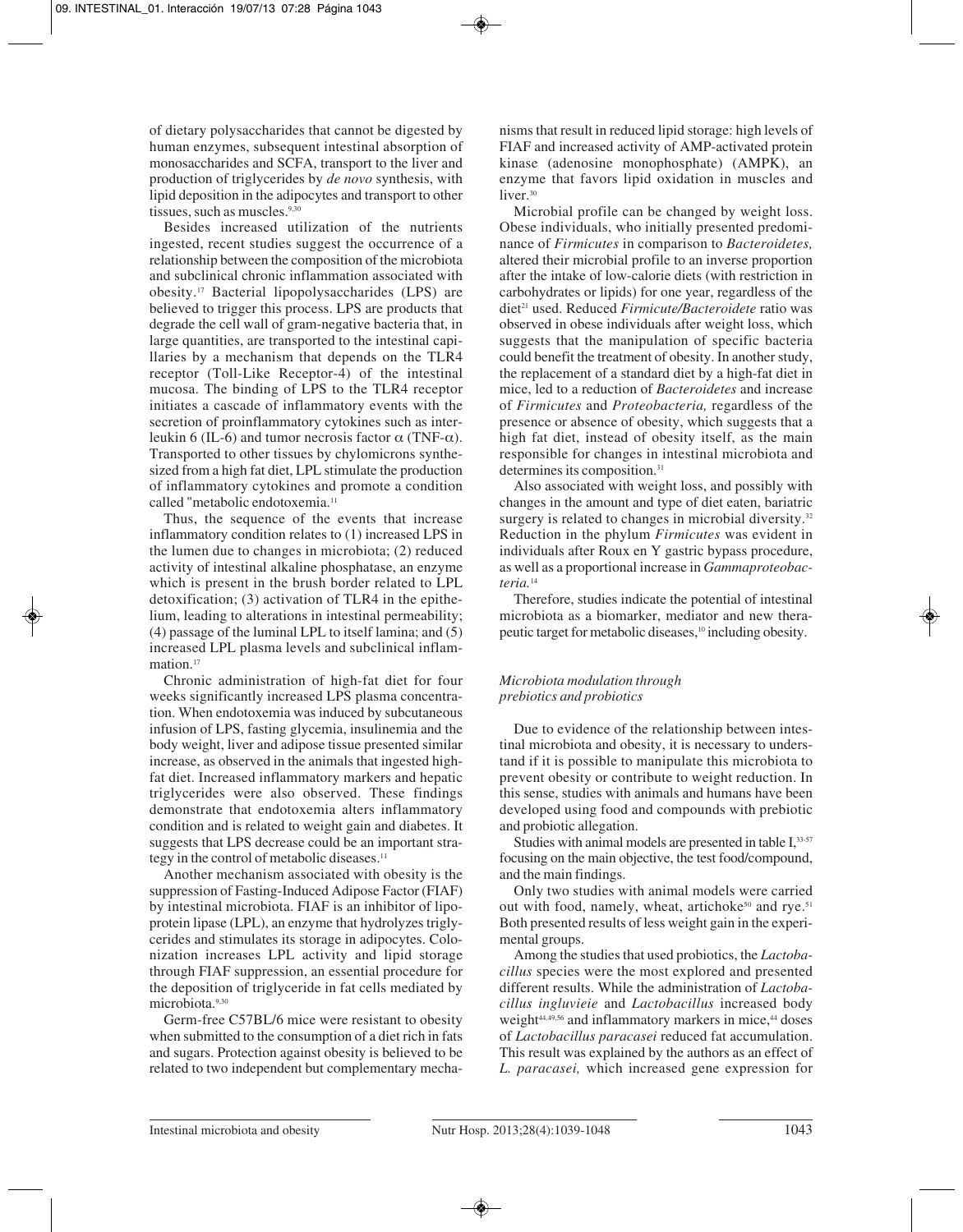### **Table I**

| Main objective                  | Prebiotics, probiotics or others                          | Results                                                                                                                                                                                 | Ref.       |
|---------------------------------|-----------------------------------------------------------|-----------------------------------------------------------------------------------------------------------------------------------------------------------------------------------------|------------|
| Modulation of the<br>microbiota | Resistant starch                                          | ↑ de Bifidobacterium; ↓ weight, ↑ in butyrate production, ↓ of<br>inflammation and apoptosis of ridges                                                                                  | 33, 34     |
|                                 | Wheat arabinoxylans                                       | $\downarrow$ adipogenic effects of the high fat diet, $\uparrow$ of <i>Bifidobacterium</i> ,<br>Bacterioidetes and Roseburia sp.                                                        | 35         |
|                                 | Cellulose                                                 | ↑ of Bifidobacterium and total bacteria                                                                                                                                                 | 36         |
|                                 | High fat diet                                             | $\uparrow$ of permeability and $\downarrow$ in the protein expression of the intercellular<br>junctions                                                                                 | 37         |
|                                 | Lipid extract of Sorghum                                  | ↑ of Bifidobacterium                                                                                                                                                                    | 38         |
|                                 | Dietary Fiber                                             | t in the total amount of bacteria                                                                                                                                                       | 33         |
|                                 | Chitin-glucan in fungi                                    | weight gain, $\uparrow$ of <i>Roseburia sp.</i>                                                                                                                                         | 39         |
|                                 | Inulin                                                    | ↑ of Bifidobacterium, Roseburia sp., Clostridium cluster XIVa;<br>$\downarrow$ of Bacterioidetes and $\uparrow$ of Firmicutes                                                           | 40, 41     |
|                                 | Various Lactobacillus                                     | ↑ in Lactobacilos diversity; ↑ weight gain, ↑ in the number of DNA<br>copies for <i>Lactobacillus</i> and <i>Firmicutes</i> ; $\uparrow$ of inflammation                                | 42, 43, 44 |
|                                 | Brewer's yeast                                            | $\downarrow$ of <i>Bacterioidetes</i> and $\uparrow$ in the production of SCFA*                                                                                                         | 45         |
|                                 | $n-3$ PUFA                                                | Absence of results                                                                                                                                                                      | 46         |
|                                 | Oligofructose                                             | ↑ of Bifidobacterium, Lactobacillus and Clostridium coccoides,<br>with $\downarrow$ of intestinal permeability and inflammation                                                         | 36,41      |
|                                 | Various prebiotics                                        | $\downarrow$ of Firmicutes and $\uparrow$ of <i>Bacterioidetes</i>                                                                                                                      | 47         |
| Lipid reserve                   | Various Lactobacillus                                     | $\downarrow$ in the fat store; $\downarrow$ in the size of adipocytes                                                                                                                   | 48,49      |
| Metabolic effects               | Artichokes (FOS)                                          | ↓ food consumption, weight gain and gastric emptying                                                                                                                                    | 50         |
|                                 | Rye                                                       | $\downarrow$ weight gain, adiposity, total cholesterol, TG**                                                                                                                            | 51         |
|                                 | High fat diet                                             | ↑ Bifidobacterium and Lactobacillus, ↓ IL-6 and CD68                                                                                                                                    | 52         |
|                                 | Mixture of Salacia reticulata<br>and ciclodextrina (SRCD) | $\downarrow$ food intake, weight gain, visceral fat, TG <sup>**</sup> in the liver,<br>butyrate and SCFA*                                                                               | 53         |
|                                 | Isoflavones and Lignans                                   | Germ-free animals absorb phytoestrogen of isoflavones and lignans,<br>but the production of equol is limited by the presence of microbiota<br>with $\uparrow$ capacity to produce equol | 54         |
|                                 | Lactitol                                                  | ↓ weight gain and ↑ of postprandial Peptide YY                                                                                                                                          | 55         |
|                                 | Lactobacillus plantarum                                   | $\uparrow$ in weight gain and $\downarrow$ glycemic response                                                                                                                            | 56         |
|                                 | Wheat                                                     | Absence of significant effects                                                                                                                                                          | 51         |
| Risk of Diabetes                | High fat diet + Guar gum                                  | $\downarrow$ weight gain and $\uparrow$ in IR $\uparrow$ markers and production of SCFA*                                                                                                | 57         |

*Experimental studies relevant to the topic of obesity, available at the following databases: Lilacs, SciElo, PubMed and ScienceDirect, virtual library, from 2000 to 2012*

\*SCFA: Short Chain Fatty Acids; \*\*TG: Triglycerides; # IR: Insulin Resistance; ↑ :increase; ↓ : decrease.

ANGPTL 4 *(Angiopoietin-Like* 4), a circulating lipoprotein lipase inhibitor.48 In another study, the addition of Lactobacillus plantarum to the high fat diet reduced the average size of adipocytes compared to the control diet.<sup>49</sup>

Supplementation with *Lactobacillus ingluviei* in the diet of BALB/C mice led to increased DNA expression for *Firmicutes* and *Lactobacillus.*<sup>44</sup> As previously demonstrated, increased proportion of *Firmicutes* is a common finding in obese mice<sup>12,41,47</sup> and some studies with probiotics have shown effects that favored reduction in this proportion.<sup>41,47</sup>

Everard et al.<sup>47</sup> administered prebiotics to genetically obese animals and observed reduction in the amount of *Firmicutes* and increase in the amount of *Bacterioidetes,* as well as reduced lipid reserves. In the study of

Panell and Reiner,<sup>41</sup> the amount of *Bacterioidetes* was negatively correlated with the consumption of energy, fat percentage, and body weight.

Other microorganisms seem to have a significant effect on the "obesogenic microbiota", such as bifidobacteria. Among the legumes studied by Queiróz-Monici et al.,<sup>33</sup> dietary fiber and resistant starch from pea led to a significant increase in the content of bifidobacteria. When analyzing the effects of fermentable (oligofructose) and non-fermentable (cellulose) fibers on the intestinal microbiota of obese mice, Cani et al.36 found more significant results in the groups that received oligofructose. This group, compared to control, showed increased total content of bacteria, *Bifidobacterium* spp., *Lactobacillus* spp. and *Clostridium coccoides.* In the group treated with cellulose,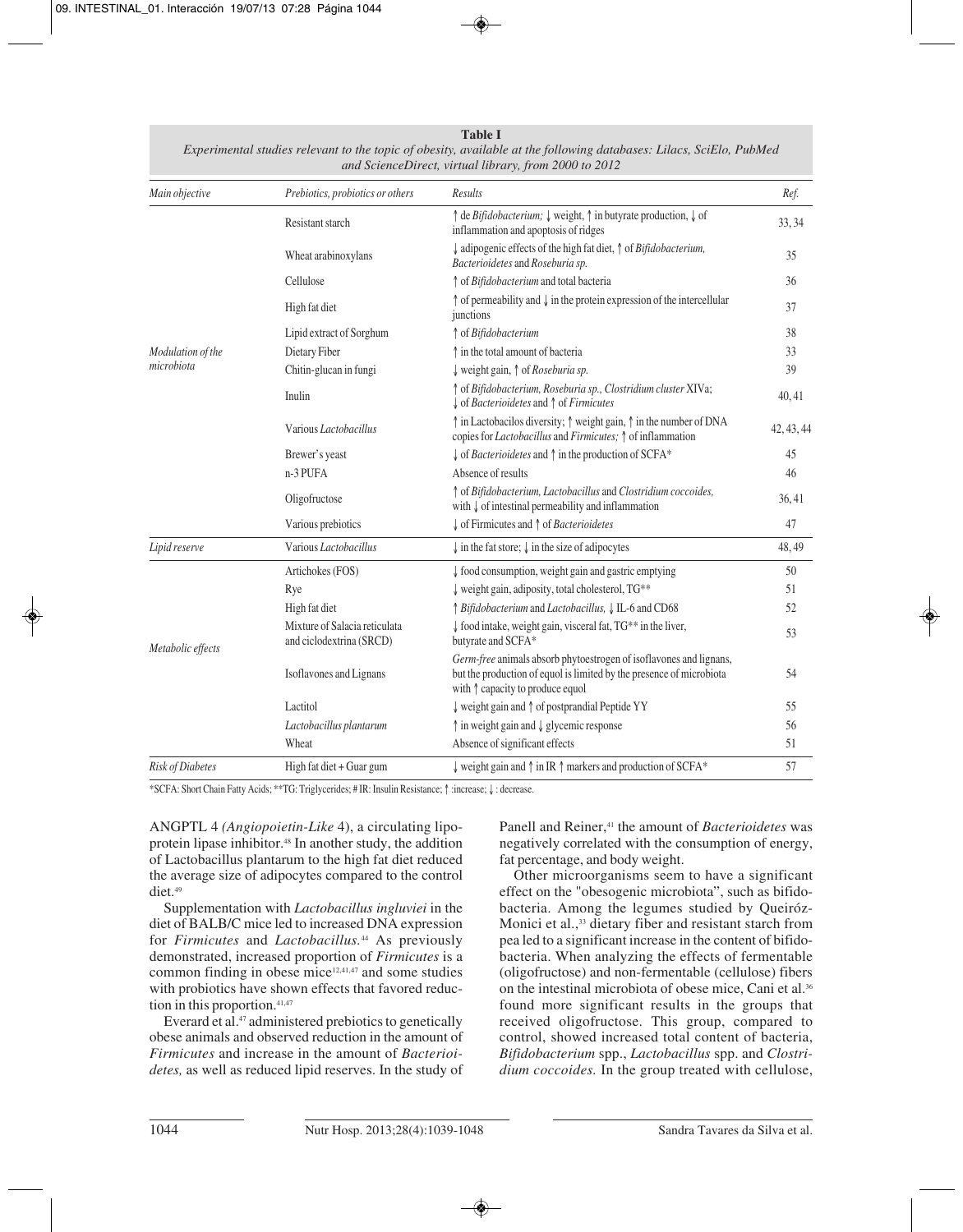increased total content of bacteria and the *Bifidobacterium* spp. was observed. In this study, it was also concluded that the use of prebiotics reduced intestinal permeability, and the latter was related to the growth of *Bifidobacterium* spp.

High fat diets increase intestinal permeability<sup>12,37</sup> and one of the reasons for that may be the reduction of gene expression that encode the proteins of the junctions among colonocytes.37 The results presented by Cani et al.36 point out that the modulation of the microbiota by using prebiotics in mice may favor the intestinal wall by reducing endotoxemia and systemic and liver inflammation, which brings beneficial consequences for metabolic disorders.

The use of prebiotics and probiotics aiming to modulate the hormonal response of the gastrointestinal tract has also been investigated in animals.<sup>41,44,53,55</sup> The administration of a mixture of aqueous extracts during six months reduced food intake and, consequently, weight gain, followed by an increase in serum adiponectin, a hormone with significant anti-inflammatory<sup>53</sup> activity. The lactitol supplementation increased the acute postprandial of peptide YY.55 The addition of inulin and oligofructose also increased the serum concentrations of this peptide, which is a hormone with anorexigenic action.41 The hormone leptin is another appetite

suppressant that has been positively correlated with weight.<sup>49,51</sup> Cani et al.<sup>36</sup> reported that oligofructose caused an increase in the concentrations of GLP-1 *(Glucagon-Like Peptide-1),* a hormone that acts on gastric emptying.

The addition of prebiotics and probiotics to the diet of animals is also associated with increased tolerance to glucose, $39,47,51$  reduction of low-grade inflammation<sup>47</sup> as well as in rate of total cholesterol,<sup>49,56</sup> which are conditions often related to obesity.

The works on humans are summarized in table II.4,58-61

Among the studies analyzed, four deal with the modulation of intestinal microecology, three of those describe the expansion in the number of bifidobacteria.4,58,59 Although these studies do not report significant effects on food intake, except for the study with gums,61 works using animals associate increased bifidobacteria to reduced food intake12 and increased concentrations of anorexigenic hormones.<sup>36,41</sup>

The increase in bifidobacteria observed among coffee drinkers was explained by the inhibition of oxidant species, propitiating the proliferation of *Bifidobacterium spp.*<sup>52</sup> On the other hand, the bifidogenic effect found by Davis et al.<sup>59</sup> was not supported by all volunteers, even with high doses of chocolate with galactooligosaccharides. Such fact may indicate the

| and ScienceDirect virtual library, from 2000 to 2012 |                                                                                                                                                                                              |                                                                                                                                                                                                                               |                                                                                                                                                                                                                        |      |  |  |
|------------------------------------------------------|----------------------------------------------------------------------------------------------------------------------------------------------------------------------------------------------|-------------------------------------------------------------------------------------------------------------------------------------------------------------------------------------------------------------------------------|------------------------------------------------------------------------------------------------------------------------------------------------------------------------------------------------------------------------|------|--|--|
| <i>Intervention</i>                                  | Allegation                                                                                                                                                                                   | Study                                                                                                                                                                                                                         | Results                                                                                                                                                                                                                | Ref. |  |  |
| Coffee                                               | Prebiotics.<br>Antioxidant effects                                                                                                                                                           | 16 healthy individuals, between 21<br>and 57 years of age; 3,4g of instant<br>coffee, in 150 to 200 ml of water,<br>for 3 weeks                                                                                               | ↑ bifidobacteria                                                                                                                                                                                                       | 58   |  |  |
| Chocolate with<br>Galactooligosaccharides<br>(GOS)   | Prebiotics.<br>Bifidogenic effect.                                                                                                                                                           | 18 individuals, between 19 and 60<br>years of age, received chocolate<br>containing: $0 \text{ g}, 2, 5 \text{ g}, 5 \text{ g}$ or $10 \text{ g}$ of<br>GOS, with duration of 3 weeks for<br>each dose and washout of 2 weeks | Chocolate with 5 and 10 g of GOS<br>resulted in $\uparrow$ increased bifidobacteria,<br>but this effect cannot be sustainable<br>for all individuals.                                                                  | 59   |  |  |
| Lactobacillus<br>rhamnosus                           | Probiotics and<br>transferable from<br>mother to child,<br>and can be maintained<br>over time                                                                                                | 159 pregnant women received<br>probiotics for 4 weeks before<br>delivery and six months after<br>delivery                                                                                                                     | Excessive weight gain was observed<br>from fetal period to 24-48 months or<br>after 24-48 months, and the intervention<br>prevented weight gain in the fetal period<br>up to 24-48 months.                             | 60   |  |  |
| Apple                                                | Prebiotics.<br>Hypolipidemic,<br>antioxidative:<br>bacteriostatic effect<br>on Staphylococcus<br>aureus, Streptococcus<br>faecalis, Pseudomonas<br><i>aeruginosa</i> and<br>Escherichia coli | Eight healthy men between 21<br>and 60 years of age, with free diet;<br>addition of two apples/day for two<br>weeks                                                                                                           | ↑ in the amount of <i>Bifidobacterium</i> and<br><i>Enterobacteriaceae</i> and $\downarrow$ of <i>Clostridium</i> ;<br>tendency to $\uparrow$ in the content of SCFA*;<br>$\downarrow$ in the content of fecal ammonia | 4    |  |  |
| EmuGold (EG)<br>and PreVitae (PV) -<br>Arabic gum    | Increased saciety                                                                                                                                                                            | 58 healthy individuals, mean age<br>of 36 years, received different<br>doses of EG and PV                                                                                                                                     | Intake of 40 g of PV $\downarrow$ food consumption<br>and $\uparrow$ saciety                                                                                                                                           | 61   |  |  |

**Table II**

*Clinical trials relevant to the topic of obesity, available at the following databases: Lilacs, SciElo, PubMed*

SCFA\*: Short Chain Fatty Acids; ↑: increase; ↓: reduction.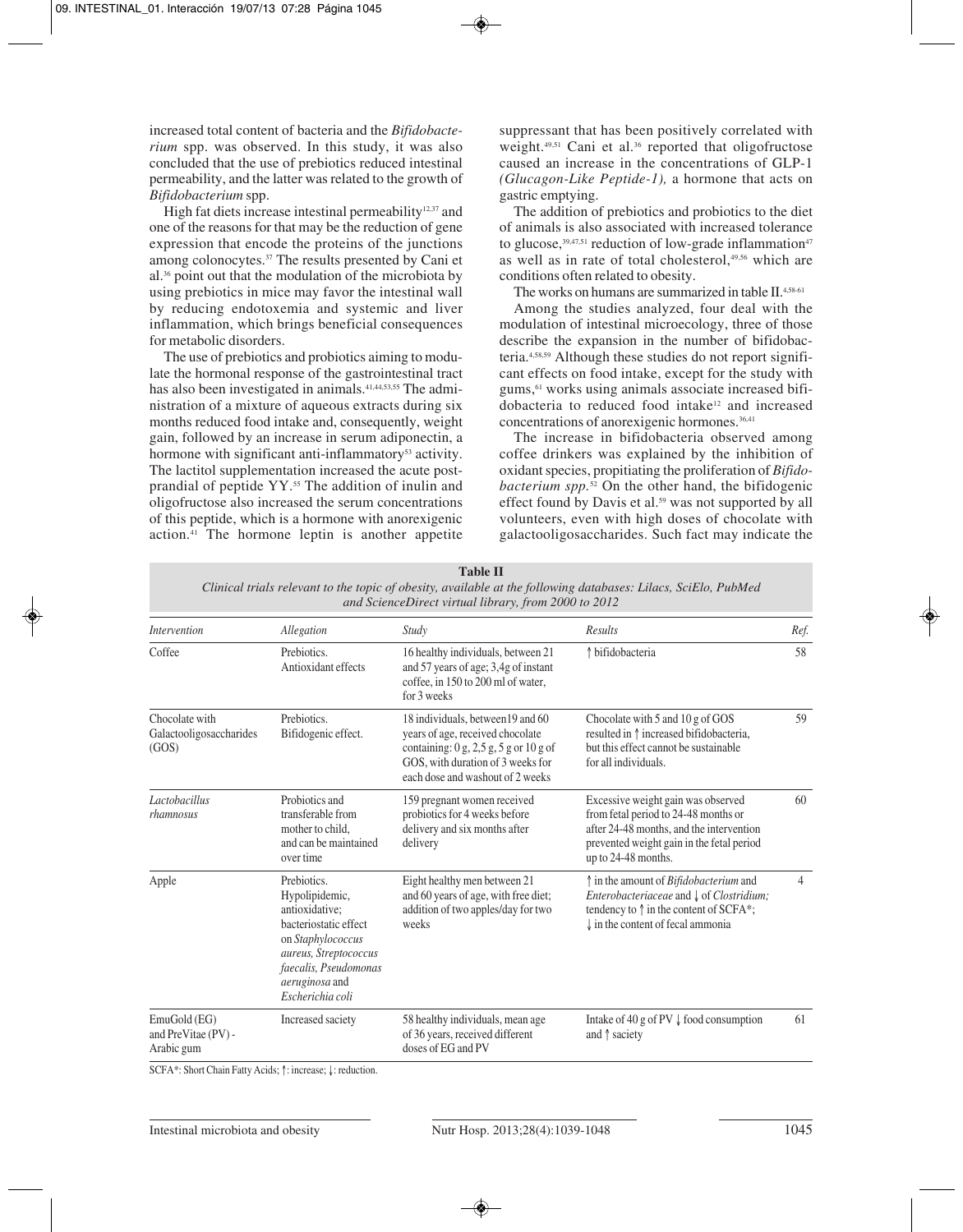development of resistance to probiotics, which may also occur with other species, and should be considered during investigation.

Shinohara et al.<sup>4</sup> assessed the effects of apple consumption in healthy volunteers and found increased content of *Bifidobacterium* and *Lactobacillus* in feces while *Bacterioidetes* presented reduction. The authors contend that the increased amount of SCFA, resulting from the increase of certain groups of bacteria by pectin fermentation, inhibited the growth of Bacterioidetes. Moreover, they claim that regular use of apple, one of the most common fruits worldwide, may have beneficial effects on health. According to Calame et al.,<sup>61</sup> Arabic gum may be important for the treatment of obesity or weight maintenance once they increase satiety, thus reducing food intake.

In order to evaluate the impact of a prenatal intervention with probiotics on the development of obesity in children in a period of 10 years, units containing *Lactobacillus rhamnosus* or placebo were administered to pregnant women. Through the anthropometric measurements the concluded that early modulation of the microbiota could modify the standard of weight gain in children during the first six months of life.<sup>60</sup> However, the breast-feeding condition of the children involved in the study was not clear and may cause some confusion since breast-feeding itself provides numerous benefits, including prevention of obesity in childhood and adult life.<sup>62</sup>

Ten of the animal studies that analyzed microbiota modulation reported increased amount of bifidobacteria,4,33,34,35,36,38,40,41,52,58 which was followed by reduced weight gain, 33,34 reduced adipogenic effects of a high fatdiet,<sup>35</sup> reduced intestinal permeability<sup>36,41</sup> and decreased inflammatory markers.<sup>34,52</sup> The modulation of these microorganisms is supposed to contribute to the prevention and even reduction of the impacts of excessive weight. In the clinical trials analyzed, increased *Bifidobacterium* was observed after three weeks of coffee intake (three cups a day); two weeks of apple intake (two units a day); $34,52$  and three weeks of consumption of 5 g or 10 g of chocolate containing galactooligosaccharides.58 Other effects were reported in the work of Shinohara et al.,<sup>4</sup> including increased production of SCFA. The relatively short period of the clinical trials may have been insufficient to make the benefits that accompany the increased bifidobacteria, which were found in the experimental studies, could be clinically visible in humans.

Advances achieved in knowledge about the role of each species may contribute to the "obesogenic microbiota". Neyrink et al.<sup>35</sup> analyzed the effects of chitinglucan on dysbiosis in mice with obesity induced by high fat diet and found a negative correlation between the bacterium *Clostridium* XIV (e.g. *Roseburia* spp) and weight gain and lipid accumulation. Million et al.<sup>13</sup> examined feces of lean and obese individuals and identified the depletion of *Methanobrevibacter smithii* and *Bacterioidetes* and the presence of *Lactobacillus reuteri,* under obesity condition.

Progress in genomics techniques will soon allow the determination of which microorganisms among the species are the main responsible for increased conversion of food into energy in the large intestine. It will also reveal the most effective probiotics in the modulation of "obesogenic microbiota".

## **Conclusion**

The participation of the intestinal microbiota in weight gain and the elucidation of its impact on metabolic pathways lead to factors associated with obesity and indicate new possible intervention targets. Regarding modulation by prebiotics and probiotics, differences in methods and results were observed. However, increased bifidobacteria were the main modulator effect observed, usually accompanied by weight loss and obesity-related parameters, supposing the minimization of the impact of excess weight on health. The short period of intervention of some studies may have been the cause of little apparent effects, which are promising, though.

## **References**

- 1. Kassinen A, Krogius-Kurikka L, Mäkivuokko H, Rinttilä T, Paulin L, Corander J et al. The fecal microbiota of irritable bowel syndrome patients differs significantly from that of healthy subjects. *Gastroenterology* 2007; 133 (1): 24-33.
- 2. Fletcher CM, Coyne MJ, Villa OF, Chatzidaki-Livanis M, Comstock LE. A general o-glycosylation system important to the physiology of a major human intestinal symbiont. *Cell* 2009; 137 (2): 321-31.
- 3. Garrett WS, Gallini CA, Yatsunenko T, Michaud M, DuBois A, Delaney ML, et al. Enterobacteriaceae act in concert with the gut microbiota to induce spontaneous and maternally transmitted colitis. *Cell* 2010; 8 (3); 292-300.
- 4. Shinohara K, Ohashi Y, Kawasumi K, Terada A, Fujisawa T. Effect of apple intake on fecal microbiota and metabolites in humans. *Anaerobe* 2010; 16 (5): 510-5.
- 5. Holmes E, Li JV, Athanasiou T, Ashrafian H, Nicholson JK. Understanding the role of gut microbiome-host metabolic signal disruption in health and disease. *Trends Microbiol* 2011; 19 (7): 349-59.
- 6. Bazzocchi G, Gionchetti F, Almerigi PF, Amadini C, Campieri M. Intestinal microflora and oral bacteriotherapy in irritable bowel syndrome. *Dig Liver Dis* 2002; 34 (2): S48-53.
- 7. Lobstein T. Prevalence and costs of obesity. *Medicine* 2011; 39 (1): 11-3.
- 8. Ley RE, Backhed F, Turnbaugh P, Lozupone CA, Knight RD, Gordon JI. Obesity alters gut microbial ecology. *Proc Nat Acad Sci USA* 2005; 102 (31): 11070-5.
- 9. Backhed F, Ding H, Wang T, Hooper LV, Koh GY, Nagy A et al. The gut microbiota as an environmental factor that regulates fat storage. *Proc Nat Acad Sci USA* 2004; 101 (44): 15718-23.
- 10. Turnbaugh PJ, Ley RE, Mahowald MA, Magrini V, Mardis ER, Gordon JI. An obesity-associated gut microbiome with increased capacity for energy harvest. *Nature* 2006; 444 (7122): 1027-31.
- 11. Cani PD, Amar J, Iglesias MA, Poggi M, Knauf C, Bastelica D et al. Metabolic endotoxemia initiates obesity and insulin resistance. *Diabetes* 2007; 56 (7): 1761-72.
- 12. Cani PD, Possemiers S, Van de Wiele T, Guiot Y, Everard A, Rottier O et al. Changes in gut microbiota control inflammation in obese mice through a mechanism involving GLP-2- driven improvement of gut permeability. *Gut* 2009; 58 (8): 1091-103.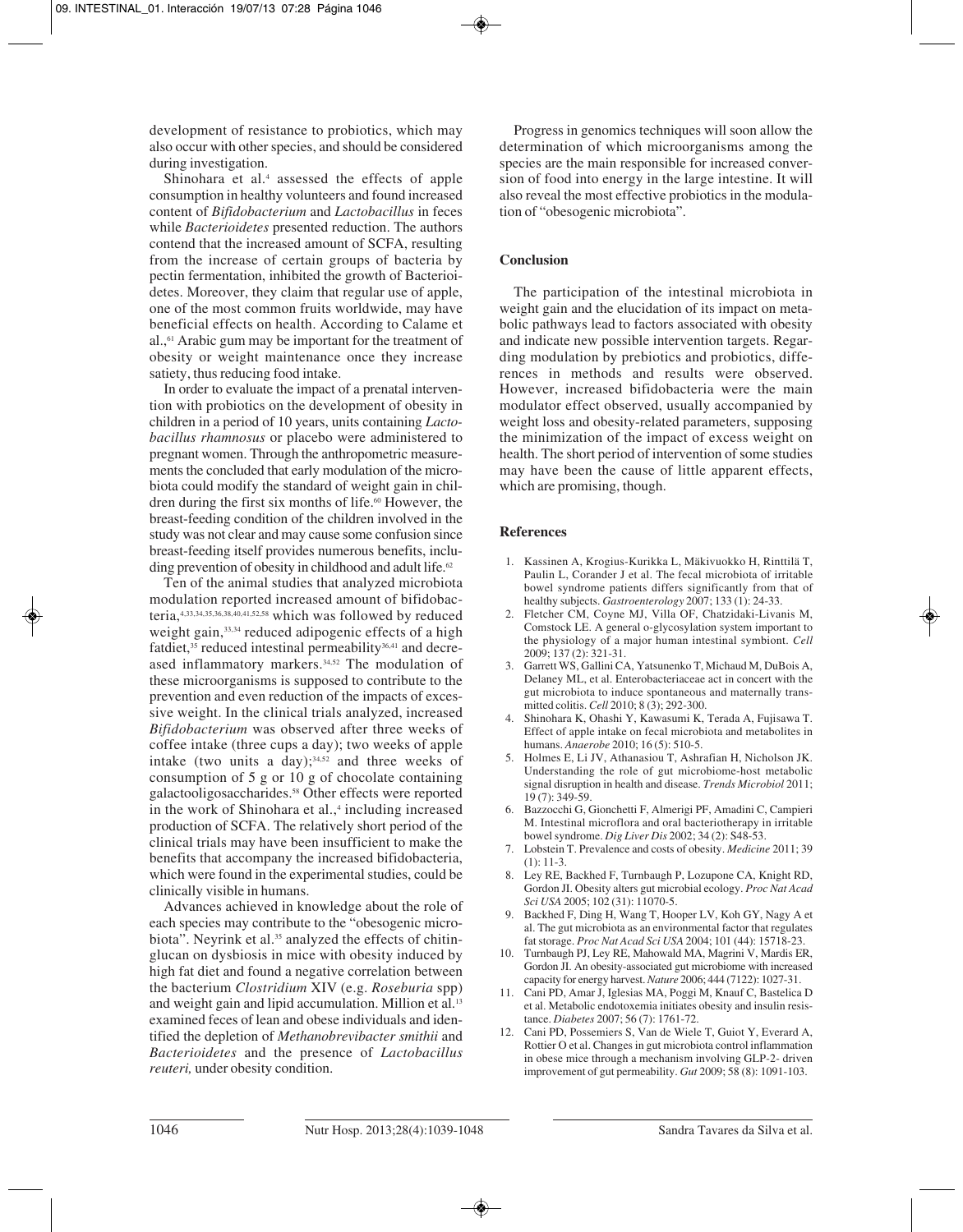- 13. Million M, Maraninchi M, Henry M, Armougom F, Richet H, Carrieri P et al. Obesity-associated gut microbiota is enriched in *Lactobacillus reuteri* and depleted in *Bifidobacterium animalis* and *Methanobrevibacter smithii. Int J Obes* 2012; 36 (6): 817-25.
- 14. Zhang H, Dibaise JK, Zuccolo A, Kudrna D, Braidotti M, Yu Y et al. Human gut microbiota in obesity and after gastric bypass. *Proc Nat Acad Sci USA* 2009; 106 (7): 2365-70.
- 15. Geurts L, Lazarevic V, Derrien M, Everard A, Van Roye M, Knauf C et al. Altered gut microbiota and endocannabinoid system tone in obese and diabetic leptin-resistant mice: impact on apelin regulation in adipose tissue. *Front Microbial* 2011; 2: 149.
- 16. Vijay-Kumar M, Aitken JD, Carvalho FA, Cullender TC, Mwangi S, Srinivasan S et al. Metabolic syndrome and altered gut microbiota in mice lacking Toll-like receptor 5. *Science* 2010; 328 (5975): 228-31.
- 17. De La Serre CB, Ellis CL, Lee J, Hartman AL, Rutledge JC, Raybould HE. Propensity to high-fat diet-induced obesity in rats is associated with changes in the gut microbiota and gut inflammation. *Am J Physiol Gastrointest Liver Physiol* 2010; 299 (2): G440–8.
- 18. Jumpertz R, Le DS, Turnbaugh PJ, Trinidad C, Bogardus C, Gordon JI et al. Energy-balance studies reveal associations between gut microbes, caloric load, and nutrient absorption in humans. *Am J Clin Nutr* 2011; 94 (1): 58-65.
- 19. Claus SP, Ellero SL, Berger B, Krause L, Bruttin A, Molina J et al. Colonization-induced host-gut microbial metabolic interaction. *MBio* 2011; 2 (2): e00271-10.
- 20. Mahowald MA, Rey FE, Seedorf H, Turnbaugh PJ, Fulton RS, Wollam A et al. Characterizing a model human gut microbiota composed of members of its two dominant bacterial phyla. *Proc Natl Acad Sci USA* 2009; 106 (14): 5859-64.
- 21. Ley RE, Turnbaugh PJ, Klein S, Gordon JI. Microbial ecology: human gut microbes associated with obesity. *Nature* 2006; 444 (7122): 1022-3.
- 22. Armougom F, Henry M, Vialettes B, Raccah D, Raoult D. Monitoring bacterial community of human gut microbiota reveals an increase in lactobacillus in obese patients and methanogens in anorexic patients. *PLoS One* 2009; 4 (9): e7125.
- 23. Sefcíková Z, Kmet V, Bujnáková D, Racek L, Mozes S. Development of gut microflora in obese and lean rats. *Folia Microbiol (Praha)* 2010; 55 (4): 373-5.
- 24. Guo X, Xia X, Tang R, Zhou J, Zhao H, Wang K. Development of a real-time PCR method for Firmicutes and Bacteroidetes in faeces and its application to quantify intestinal population of obese and lean pigs. *Lett Appl Microbiol* 2008; 47 (5): 367-73.
- 25. Samuel BS, Gordon JI. A humanized gnotobiotic mouse model of host-archaeal bacterial mutualism. *Proc Natl Acad Sci USA* 2006; 103 (26): 10011-6.
- 26. Collado MC, Isolauri E, Laitinen K, Salminen S. Effect of mother's weight on infant's microbiota acquisition, composition, and activity during early infancy: a prospective follow-up study initiated in early pregnancy. *Am J Clin Nutr* 2010; 92 (5): 1023-30.
- 27. Santacruz A, Collado MC, García-Valdés L, Segura MT, Martín-Lagos JA, Anjos T et al. Gut microbiota composition is associated with body weight, weight gain and biochemical parameters in pregnant women. *Br J Nutr* 2010; 104 (1): 83-92.
- 28. Kalliomäki M, Collado MC, Salminen S, Isolauri E. Early differences in fecal microbiota composition in children may predict overweight. *Am J Clin Nutr* 2008; 87 (3): 534-8.
- 29. Balamurugan R, George G, Kabeerdoss J, Hepsiba J, Chandragunasekaran AM, Ramakrishna BS. Quantitative differences in intestinal Faecalibacterium prausnitzii in obese indian children. *Br J Nutr* 2010; 103 (3): 335-8.
- 30. Bäckhed F, Manchester JK, Semenkovich CF, Gordon JI. Mechanisms underlying the resistance to diet-induced obesity in germ-free mice. *Proc Nat Acad Sci USA* 2007; 104 (3): 979- 84.
- 31. Hildebrandt MA, Hoffmann C, Sherrill-Mix SA, Keilbaugh SA, Hamady M, Chen YY et al. High fat diet determines the composition of the murine gut microbiome independently of obesity. *Gastroenterology* 2009; 137 (5): 1716-24.
- 32. Furet JP, Kong LC, Tap J, Poitou C, Basdevant A, Bouillot JL et al. Differential adaptation of human gut microbiota to bariatric surgery–induced weight loss links with metabolic and lowgrade inflammation markers. *Diabetes* 2010; 59 (12): 3049-57.
- 33. Da S Queiroz-Monici K, Costa GE, da Silva N, Reis SM, de Oliveira AC. Bifidogenic effect of dietary fiber and resistant starch from leguminous on the intestinal microbiota of rats. *Nutrition* 2005; 21 (5): 602-8.
- 34. Nofrarías M, Martínez-Puig D, Pujols J, Majó N, Pérez JF. Long-term intake of resistant starch improves colonic mucosal integrity and reduces gut apoptosis and blood immune cells. *Nutrition* 2007; 23 (11-12): 861-70.
- 35. Neyrinck AM, Possemiers S, Druart C, Van de Wiele T, De Backer F, Cani PD et al. Prebiotic effects of wheat arabinoxylan related to the increase in bifidobacteria, Roseburia and Bacteroides/Prevotella in diet-induced obese mice. *PLoS One* 2011; 6 (6): e20944.
- 36. Cani PD, Lecourt E, Dewulf EM, Sohet FM, Pachikian BD, Naslain D, et al. Gut microbiota fermentation of prebiotics increases satietogenic and incretin gut peptide production with consequences for appetite sensation and glucose response after a meal. *Am J of Clin Nutr* 2009; 90 (5): 1236-43.
- 37. Cani PD, Bibiloni R, Knauf C, Waget A, Neyrinck AM, Delzenne NM et al. Changes in gut microbiota control metabolic endotoxemia-induced inflammation in high-fat dietinduced obesity and diabetes in mice. *Diabetes* 2008; 57 (6): 1470-81.
- 38. Martínez I, Wallace G, Zhang C, Legge R, Benson AK, Carr TP et al. Diet-induced metabolic improvements in a hamster model of hypercholesterolemia are strongly linked to alterations of the gut microbiota. *Appl Environ Microbiol* 2009; 75 (12): 4175- 84.
- 39. Neyrinck AM, Possemiers S, Verstraete W, De Backer F, Cani PD, Delzenne NM. Dietary modulation of clostridial cluster XIVa gut bacteria (Roseburia spp.) by chitin-glucan fiber improves host metabolic alterations induced by high-fat diet in mice. *J Nutr Biochem* 2012; 23 (1): 51-9.
- 40. Dewulf EM, Cani PD, Neyrinck AM, Possemiers S, Van Holle A, Muccioli GG et al. Inulin-type fructans with prebiotic properties counteract GPR43 over expression and PPAR related adipogenesis in the white adipose tissue of high-fat dietfed mice. *J Nutr Biochem* 2011; 22 (8): 712-22.
- 41. Parnell JA, Reimer RA. Prebiotic fibres dose-dependently increase satiety hormones and alter Bacteroidetes and Firmicutes in lean and obese JCR: LA-cp rats. *Br J Nutr* 2012; 107 (4): 601-13.
- 42. Fuentes S, Egert M, Jiménez-Valera M, Ramos-Cormenzana A, Ruiz-Bravo A, Smidt H et al. Administration of Lactobacillus casei and Lactobacillus plantarum affects the diversity of murine intestinal lactobacilli, but not the overall bacterial community structure. *Res Microbiol* 2008; 159 (4): 237-43.
- 43. Angelakis E, Raoult D. The Increase of Lactobacillus Species in the Gut Flora of Newborn Broiler Chicks and Ducks Is Associated with Weight Gain. *PLoS One* 2010; 5 (5): e10463.
- 44. Angelakis E, Bastelica D, Amara AB, El Filali A, Dutour A, Mege JL et al. An evaluation of the effects of Lactobacillus ingluviei on body weight, the intestinal microbiome and metabolism in mice. *Microb Pathog* 2012; 52 (1): 61-8.
- 45. Nakashimada Y, Michinaka A, Watanabe K, Nishio N, Fujii T. Brewer's yeast cell wall affects microbiota composition and decreases Bacteroides fragilis populations in an anaerobic gut intestinal model. *J Biosci Bioeng* 2011; 111 (2): 178-84.
- 46. Andersen AD, Mølbak L, Thymann T, Michaelsen KF, LauritzenL. Dietary long-chain n-3 PUFA, gut microbiota and fat mass in early postnatal piglet development-exploring a potential interplay. *Prostaglandins Leukot Essent Fatty Acids* 2011; 85 (6): 345-51.
- 47. Everard A, Lazarevic V, Derrien M, Girard M, Muccioli GG, Neyrinck AM et al. Responses of gut microbiota and glucose and lipid metabolism to prebiotics in genetic obese and dietinduced leptin-resistant mice. *Diabetes* 2011; 60 (11): 2775-86.
- 48. Aronsson L, Huang Y, Parini P, Korach-André M, Håkansson J, Gustafsson JÅ et al. Decreased fat storage by Lactobacillus